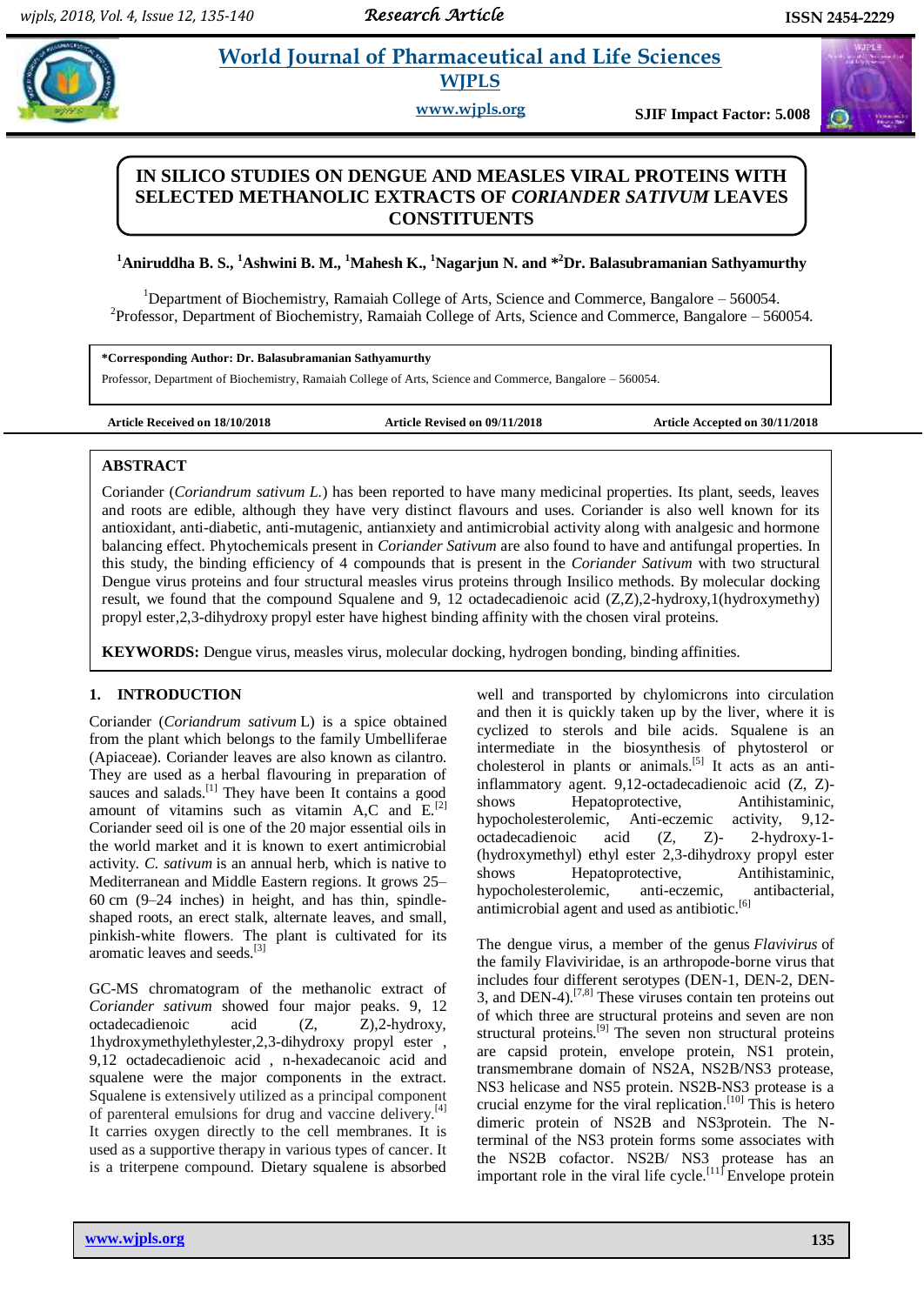is a structural protein which participates in the viral assembly. The protein utilized for the study is the envelope protein domain III of dengue type 4 viruses. It is classified under structural protein immune system. Capsid protein is one of the structural proteins, which takes part in the encapsidation of the viral genome. The capsid protein used for this study was from dengue virus type 2 (strain Puerto Rico/PR159-S1/1969). [12] The protein used for this study was the trans-membrane domain of theNS2A of dengue virus type 2. NS2A is a non structural protein and it is a component of viral replication complex which is functionally active in the assembly of the virion and also it acts as an antagonist to the host immune response.<sup>[13]</sup> NS3 helicase belongs to the non-structural and a multi-domain dengue virus replication protein.<sup>[14]</sup> The protein used for this study is the non-structural 5 (NS5) protein from the dengue virus type 3 (strain Sri Lanka / 1266 / 2000). This protein is classified under the transferases. The RNA – dependent – RNA – polymerase domain of the NS5 protein is involved in the replication of the viral genome. RNA is synthesized via "de novo" by NS5 protein.

Measles is a highly contagious disease caused by the measles virus. The disease spreads through air by the aerosols produced from coughing or sneezing. . Measles virus belongs to the morbilivirus genus and *Paramoxyviridae* family. It is a single stranded RNA virus with a negative sense. Measles virus, a negative strand RNA virus, packages its genome into large, helical superstructures formed by the nucleoprotein (N) that assembles on the RNA genome.<sup>[18]</sup> Measles virus contains five structural proteins which include HA (Hemaglutinin), P(Phospoprotein), N(Nucleocapsid), F (Fusion) and M (Matrix). It has three non-structuralptoteins which include C, V and R protein. [19]

Fusion-enhancing substitutions in the extracellular domain of the MV fusion (F) protein (T461I and S103I/N462S/N465S), which are found in multiple SSPE (Subacute sclerosing panencephalitis) virus isolates, promote MV spread in human neuroblastoma cell lines and brains of suckling hamsters.<sup>[15]</sup> Hemagglutinin (H) protein is antigenically stable. The H protein is responsible for receptor binding, and is the main target of neutralizing antibodies.<sup>[16]</sup> The measles virus (MV) nucleoprotein NP associates with the viral RNA genome to form the N-RNA complex, providing a template for viral RNA synthesis.<sup>[17]</sup> Bioinformatics is an interdisciplinary branch of science which utilizes statistics, computer and mathematics to analyse biological data.<sup>[20]</sup> Bioinformatics is utilized for many researches to identify many aspects such as evolution. Protein Data Bank (PDB) is a protein storage bioinformatics tool. It contains the structures of large numbers of proteins, ligands and other macromolecules. Docking analysis can be conducted for the protein and the ligand to analyse the fitness and the interaction with each other. This interaction could be used as the pharmaceutical approach for drug production.<sup>[21]</sup>

## **3. MATERIALS AND METHODOLOGIES**

**3.1. Preparation of Dengue and Measles viral proteins** The protein data bank (PDB) was used to obtain the three-dimensional structure of the macromolecule. PDB contains large number of proteins which are experimentally determined and stored in this site. For this study only those proteins of Dengue and Measles virus were taken that are numbered and identified in PDB. The structures are downloaded and saved either in mm CIF or PDB format. Proteins of dengue and measles virus were used for this study. The 3D structure of all the six proteins were downloaded from PDB and saved in PDB format. The downloaded proteins were viewed in Py-Mol viewer.<sup>[22,23]</sup>

## **3.2. Preparation of ligands**

Ligands selected were from the previous studies on GCMS analysis on *Coriander sativum* leaves extract. 4 ligands were used for the study. Ligands were constructed using ChemSketch. The constructed ligands were optimized to add the hydrogen bonds and the obtained structures were saved in mol for docking analysis and named as A, B ,C and D respectively.

## **3.3. Docking study**

Docking studies were conducting using iGEMDOCK software. IGEMDOCK (Generic Evolutionary Method for molecular Docking) is a graphical-automatic drug design system for docking, screening and post-analysis. The proteins and the ligands were loaded and the out path was set. Standard docking parameters were used for docking (population size=200, generations =70 and Number of solutions  $=2$ ). The docking process was initiated. After the docking process, the best docking pose for the individual ligands can be obtained for all the two dengue and four measles viral proteins. The best binding pose, the binding affinity and the total binding energy values were saved in the output folder. The saved files were visualized in Py-Mol viewer.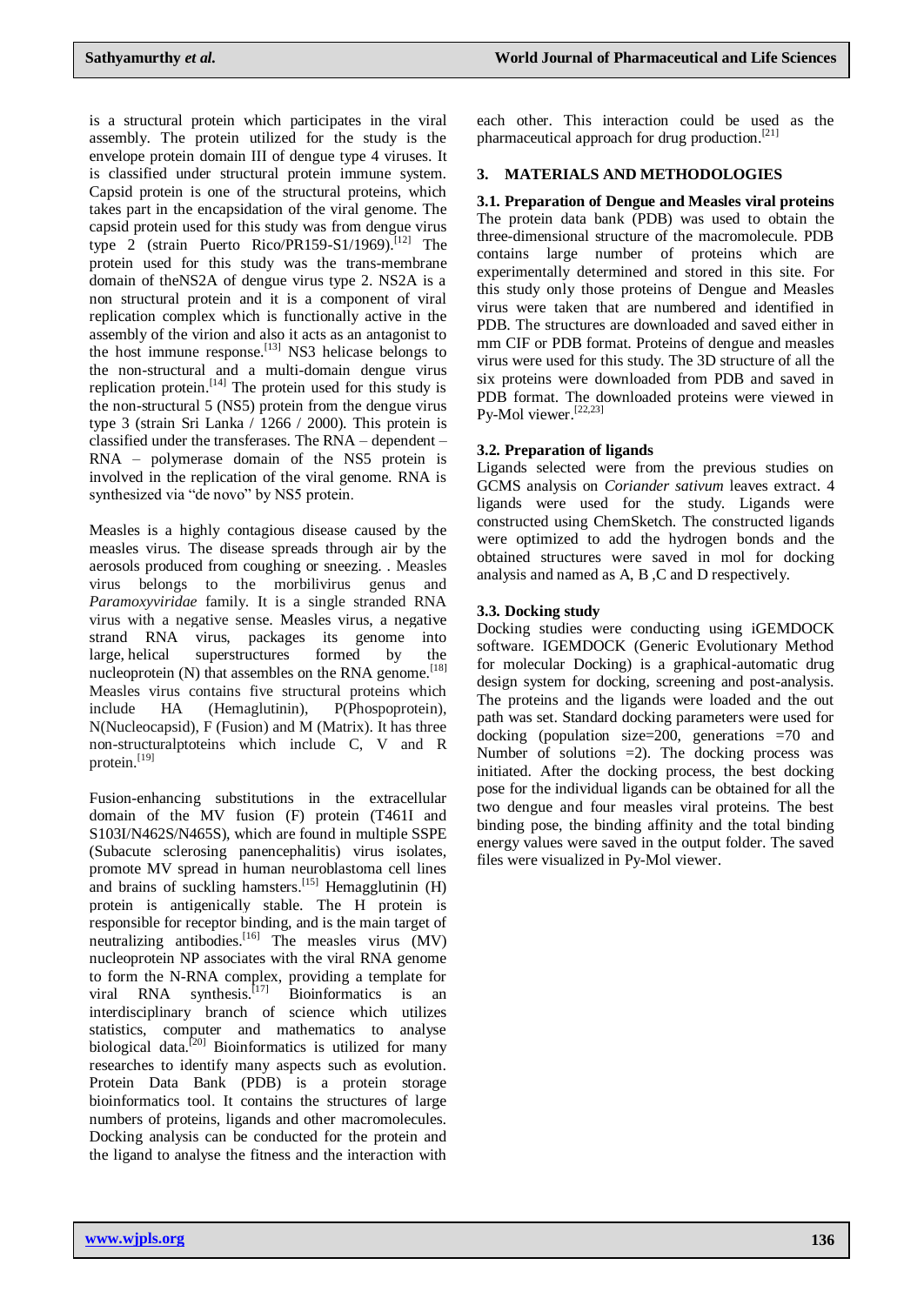## **4. RESULTS**

**4.1. Total Binding Energy (kcal/mol) profile for Dengue and Measles viruses proteins with 4 ligands Table 1: The Total Binding Energy (kcal/mol) profile for Dengue and Measles viruses structural proteins with 4 ligands.**

|              |                                                                                                              |                   | Dengue virus        |               | <b>Measles virus</b>  |               |                   |  |
|--------------|--------------------------------------------------------------------------------------------------------------|-------------------|---------------------|---------------|-----------------------|---------------|-------------------|--|
| Ligand       | <b>Compound name</b>                                                                                         | protein<br>Capsid | protein<br>Envelope | Nucleoprotein | protein<br>$H\Lambda$ | Phospoprotein | protein<br>Fusion |  |
| $\mathbf{A}$ | acid<br>9.12<br>octadecadienoic<br>$(Z,Z),2$ -hydroxy,<br>1hydroxymethylethylester2,3-dihydroxy propyl ester | $-92.70$          | $-112.30$           | $-95.60$      | $-94.1$               | $-91.00$      | $-98.75$          |  |
| B            | 9,12 octadecadienoic acid                                                                                    | $-90.90$          | $-78.70$            | $-90.00$      | $-91.20$              | $-79.50$      | $-71.60$          |  |
| C            | n-hexadecanoic acid                                                                                          | $-82.60$          | $-85.00$            | $-89.40$      | $-89.00$              | $-72.50$      | $-79.06$          |  |
| D            | Squalene                                                                                                     | $-95.20$          | $-84.10$            | $-103.60$     | $-99.60$              | $-82.10$      | $-84.71$          |  |

# **4.2. H – bond profile for Dengue and Measles viruses structural proteins with 4 ligands**

**Table 2: H – Bond profile for Dengue and Measles viruses structural proteins with 4 ligands.**

|               |                                                        | Dengue virus   |                     | <b>Measles virus</b> |                       |               |                       |
|---------------|--------------------------------------------------------|----------------|---------------------|----------------------|-----------------------|---------------|-----------------------|
| Ligand        | Compound name                                          | Capsid protein | Envelope<br>protein | Nucleoprotein        | protein<br>$H\Lambda$ | Phospoprotein | <b>Fusion protein</b> |
| A             | 9.12<br>acid<br>$(Z,Z),2$ -hydroxy,<br>octadecadienoic | $H-M$          | $H-M$               | $H-S$                | $H-S$                 | $H-M$         | $H-M$                 |
|               | 1hydroxymethylethylester2,3-dihydroxy propyl ester     |                | $H-S$               |                      | $H-M$                 | $H-S$         | $H-S$                 |
| B             | 9,12 octadecadienoic acid                              | $H-S$          |                     | $H-S$                | $H-S$                 | $H-S$         | $H-S$                 |
|               |                                                        |                |                     | $H-M$                |                       |               |                       |
| $\mathcal{C}$ | n-hexadecanoic acid                                    | $H-S$          | $H-M$               | $H-S$                | $H-S$                 | $H-S$         | $H-M$                 |
|               |                                                        |                |                     |                      |                       | $H-M$         |                       |
| D             | Squalene                                               |                |                     |                      |                       |               |                       |

## **4.3. Amino acid position profile for Dengue and Measles viruses protein with 4 ligands**

**Table 3: Amino acid position profile for Dengue and Measles viruses structural proteins with 4 ligands.**

|               |                                                                                                                     |                   | Dengue virus         | <b>Measles virus</b>    |                            |                              |                         |  |
|---------------|---------------------------------------------------------------------------------------------------------------------|-------------------|----------------------|-------------------------|----------------------------|------------------------------|-------------------------|--|
| <b>Ligand</b> | <b>Compound name</b>                                                                                                | protein<br>Capsid | Envelope<br>protein  | Nucleoprotein           | protein<br>$H\Lambda$      | Phospoprotein                | protein<br>Fusion       |  |
| $\mathbf{A}$  | 9,12<br>acid<br>octadecadienoic<br>$(Z,Z),2-$<br>1hydroxymethylethylester2,3-<br>hydroxy,<br>dihydroxy propyl ester | Arg(100)          | Arg(629)<br>Lys(625) | Arg(150)                | Asp $(343)$<br>Asp $(343)$ | $\text{Gly}(39)$<br>His(297) | Asp $(476)$<br>Arg(477) |  |
| B             | 9,12 octadecadienoic acid                                                                                           | Thr(62)           |                      | Arg(184)<br>Ala $(181)$ | $Ser(218) -$               | Try(497)                     | Arg (490)               |  |
| $\mathcal{C}$ | n-hexadecanoic acid                                                                                                 | Arg(68)           | Arg(629)             | His(89)                 | Arg(580)                   | His(26)<br>$\text{Gly}(28)$  | Ala $(491)$             |  |
| D             | Squalene                                                                                                            |                   |                      |                         |                            |                              |                         |  |

## **5. DISCUSSION**

From the above tables, the 3D structure coordinates of two dengue proteins and four measles proteins were

optimized and 4 compounds from methanolic extracts of *Coriander Sativum* was identified. Evaluations of binding conformation of these 4 compounds with two dengue as well as four Measles viral proteins are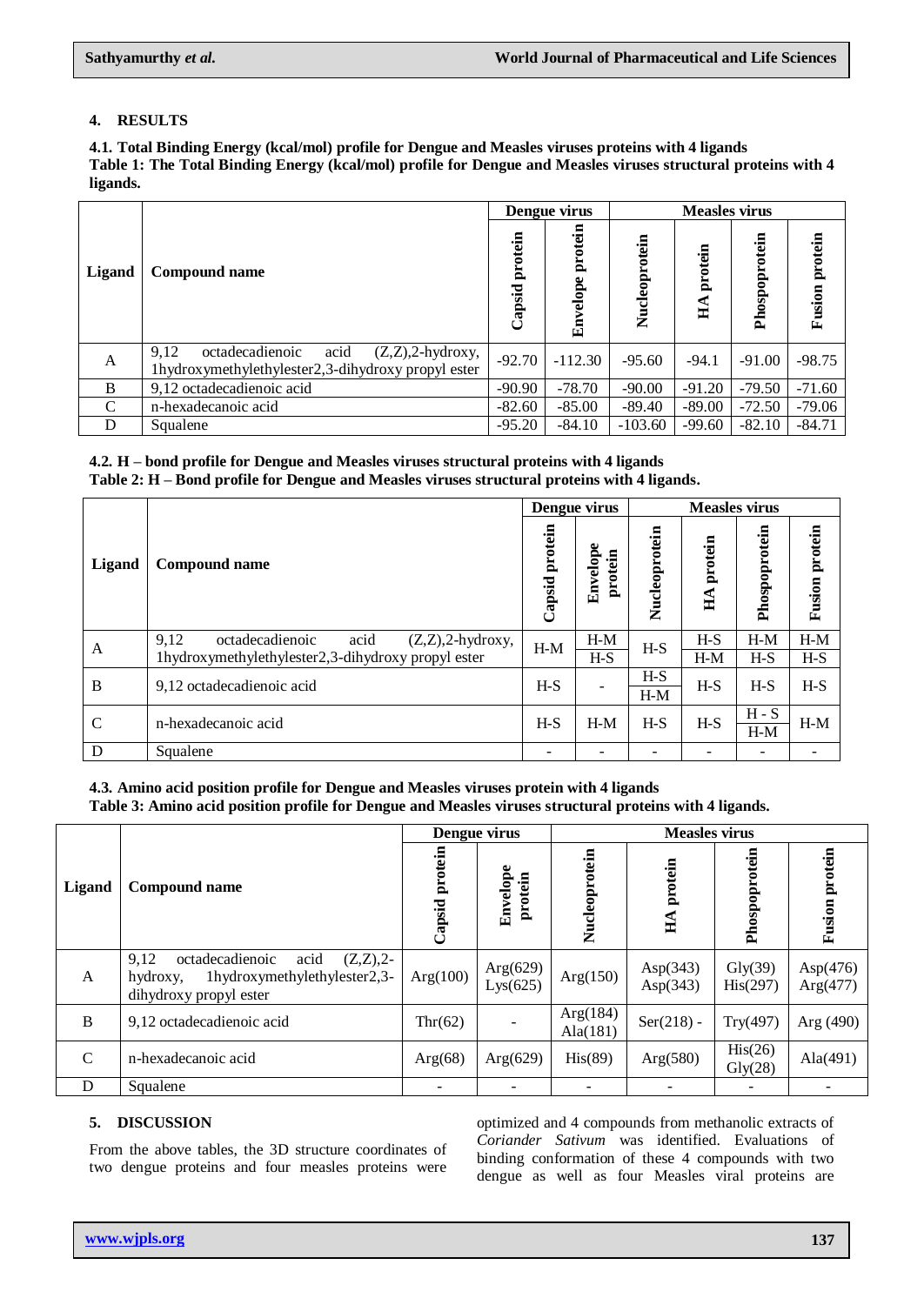performed using iGEMDOCK. From docking study, we listed binding affinities of 4 compounds based on ligand binding energy (Table- 1). The binding pose for each ligand molecule into the dengue and Measles viral proteins are analyzed and the one having lowest ligand binding energy with these proteins among the different poses are generated. The lower energy scores represent better protein-ligand target binding affinity compared to higher energy score. In this we took only the structural proteins of dengue and measles virus. Considering their values, we get to know that compound "D" has lowest binding energy (-92.7kcal/mol) than other analogues towards Dengue Capsid protein. For dengue Envelope protein, compound "A" has lowest binding energy (- 112.3 kcal/mol). For measles virus nucleoprotein, compound D has the lowest binding energy (-103.6 kcal/mol), compound D for Hemagglutinin protein (-99.6 kcal/mol), Compound A for phospoprotein (-91 kcal/mol) and fusion protein (-98.75 kcal/mol).

#### **5.1. Structural proteins of Dengue virus**

#### **5.1.1. The Total Binding Energy for Dengue virus Capsid protein with 4 ligands**

From Table  $-1$ , 2 and 3 the docking simulation of 4 ligands were performed for Dengue virus Capsid protein. From the docking study, we observed that compound  $-D$ has best binding affinity with the target Capsid protein with the binding energy value of -95.2 kcal/mol. Interaction analysis of binding mode of compound –D in dengue virus Capsid protein reveals that it does not show any hydrogen bond interaction . A close-up view of the Total Binding Energy (kcal/mol) profile for Dengue virus Capsid protein with 4 ligands is shown in Fig.1



**Figure 1: A view of the capsid protein binding energy with 4 ligands.**

#### **5.1.2. Total Binding Energy for Dengue virus envelope protein with 4 ligands**

From table 1, 2and 3, the docking simulation of 4 ligands were performed for Dengue virus envelope protein. From the docking study, we observed that compound  $-$  A has best binding affinity with the target envelope protein with the binding energy value of -112.3 kcal/mol. Interaction analysis of binding mode of compound –A in dengue virus envelope protein reveals that it forms two

hydrogen bond with low energy, with Arg(629) and Lys(625) residues. A close-up view of the Total Binding Energy (kcal/mol) profile for Dengue virus envelope protein with 4 ligands: is shown in Figure 2.



**Fig. 2: The Total Binding Energy for Dengue virus envelope protein with 4 ligands.**

#### **5.2. Structural proteins of measles virus**

#### **5.2.1. The Total Binding Energy for Measles virus Nucleoprotein protein with 4 ligands**

From Table 1, 2 and 3, the docking simulation of 4 ligands were performed for Measles virus Nucleoprotein. From the docking study, we observed that compound  $-C$ has best binding affinity with the target Nucleoprotein with the binding energy value of  $-103.4$ kcal/mol. Interaction analysis of binding mode of compound –C in dengue virus Nucleoprotein reveals that it does not form any hydrogen bond. A close-up view of the Total Binding Energy (kcal/mol) profile for Ebola virus Nucleoprotein with 4 ligands: is shown in Figure 3.



**Fig. 3: The Total Binding Energy for Measles virus nucleoprotein protein with 4 ligands.**

#### **5.2.2. Total binding energy of Hemagglutinin protein of measles virus**

From Table 1, 2 and 3, the docking simulation of 4 ligands were performed for Measles virus Hemaglutinin. From the docking study, we observed that compound  $-D$ has best binding affinity with the target Hemaglutinin with the binding energy value of -103.4kcal/mol. Interaction analysis of binding mode of compound –D in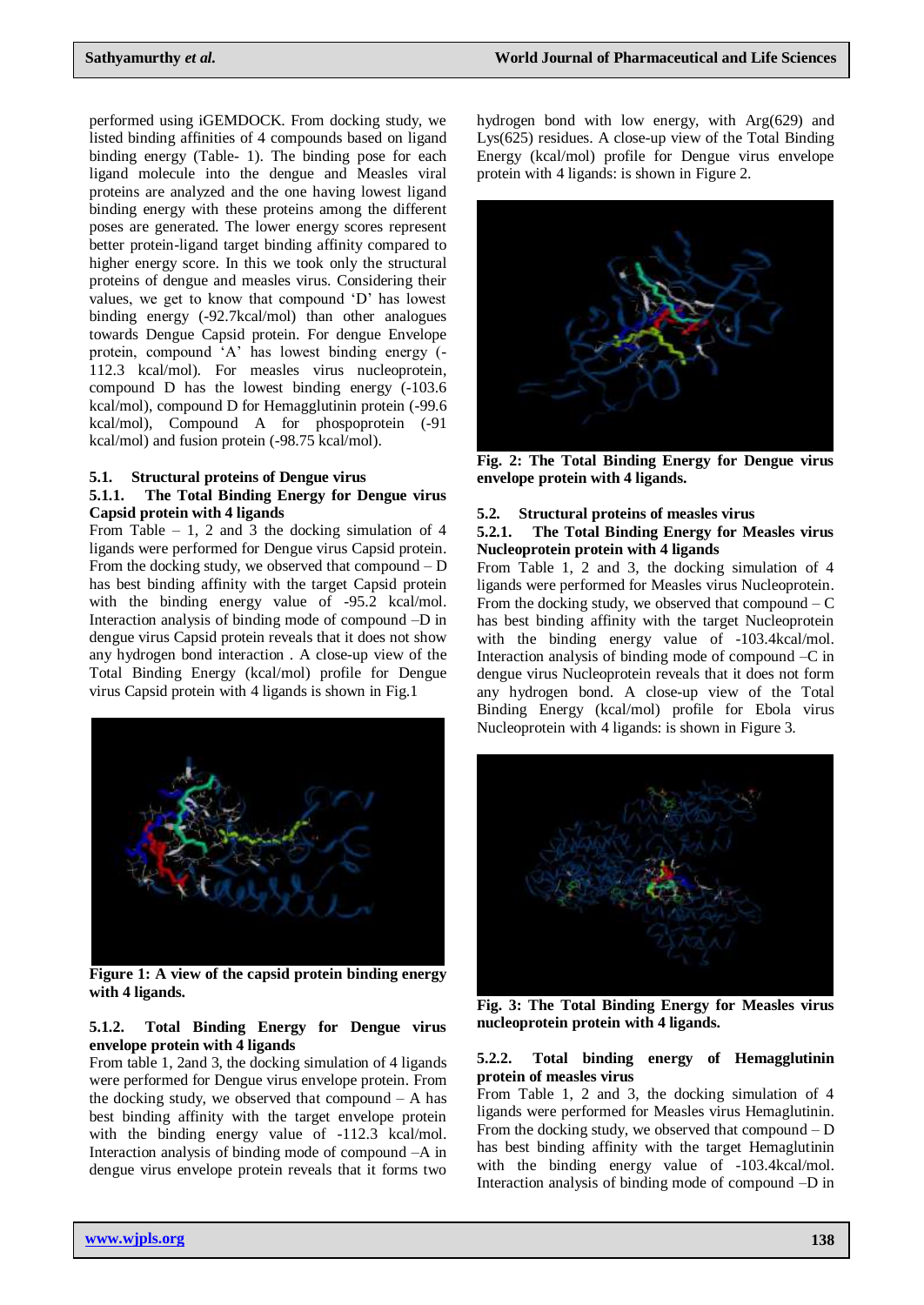dengue virus Hemaglutinin reveals that it does not form any hydrogen bond . A close-up view of the Total Binding Energy (kcal/mol) profile for Measles virus Hemagglutinin with 4 ligands: is shown in Figure 4.



**Fig. 4: The Total Binding Energy for Measles virus Hemagglutinin protein with 4 ligands.**

#### **5.2.3. Total binding energy for Measles virus of Fusion protein**

From Table 1, 2 and 3, the docking simulation of 4 ligands were performed for Measles virus fusion protein. From the docking study, we observed that compound  $-A$ has best binding affinity with the target Fusion protein with the binding energy value of -98.75 kcal/mol. Interaction analysis of binding mode of compound –A in dengue virus Fusion protein reveals that it forms two hydrogen bonds with the Gly (39) and His(297) residues. A close-up view of the Total Binding Energy (kcal/mol) profile for Measles virus Fusion protein with 4 ligands is shown in Figure 5.



**Figure 5: The Total Binding Energy for Measles virus Fusion protein with 4 ligands.**

#### **5.2.4. Total binding energy of Phospoprotein for measles virus**

From Table 1, 2 and 3, the docking simulation of 4 ligands were performed for Measles virus Phospoprotein.

From the docking study, we observed that compound  $-A$ has best binding affinity with the targetphospoprotein with the binding energy value of -91 kcal/mol. Interaction analysis of binding mode of compound –A in dengue virus Phospoprotein reveals that it forms two hydrogen bonds with the Asp(476) and Arg(477) residues. A close-up view of the Total Binding Energy (kcal/mol) profile for Measles virus phospoprotein with 4 ligands is shown in Figure 6.



**Figure 6: The Total Binding Energy for Measles virus Phospoprotein with 4 ligands.**

## **6. CONCLUSION**

Our molecular docking studies explored the binding affinity of 4 ligands of methanolic extract of *coriander sativum* leaf with two dengue viral proteins and four measles viral proteins. These constitute only the structural proteins of both the viruses. Measles virus has nucleoprotein, phospoprotein, hemagglutinin protein and fusion protein. Dengue virus has capsid and envelope protein as the structural proteins. Compounds A (9, 12 octadecadienoic acid (Z, Z), 2-hydroxy, 1hydroxymethylethylester),2,3-dihydroxypropyl ester and D (Squalene) have the best results when compared to other compounds. After comparison of binding energy and amino acid residues, we get to know that all four compounds have different hydrogen bonding and different binding energies. This conclusion is drawn based on screening analysis of the compounds with the viral proteins. Compound A has highest binding energy for dengue viral proteins whereas Compound D has highest binding energy for Measles viral proteins. Hence we conclude that both compound A and D can be considered as the suitable drug targets for dengue and measles viruses.

#### **7. REFERENCES**

- 1. Keith, "Coriander: Overview of Potential Health Benefits Singletary", *Nutrition Today*, 2016; 51(3): 151–161.
- 2. Muhammad Nadeem; "Nutritional and medicinal aspects of coriander (*Coriandrum Sativum L*.)", *British Food Journal*, 2013; 115(5): 743–755.